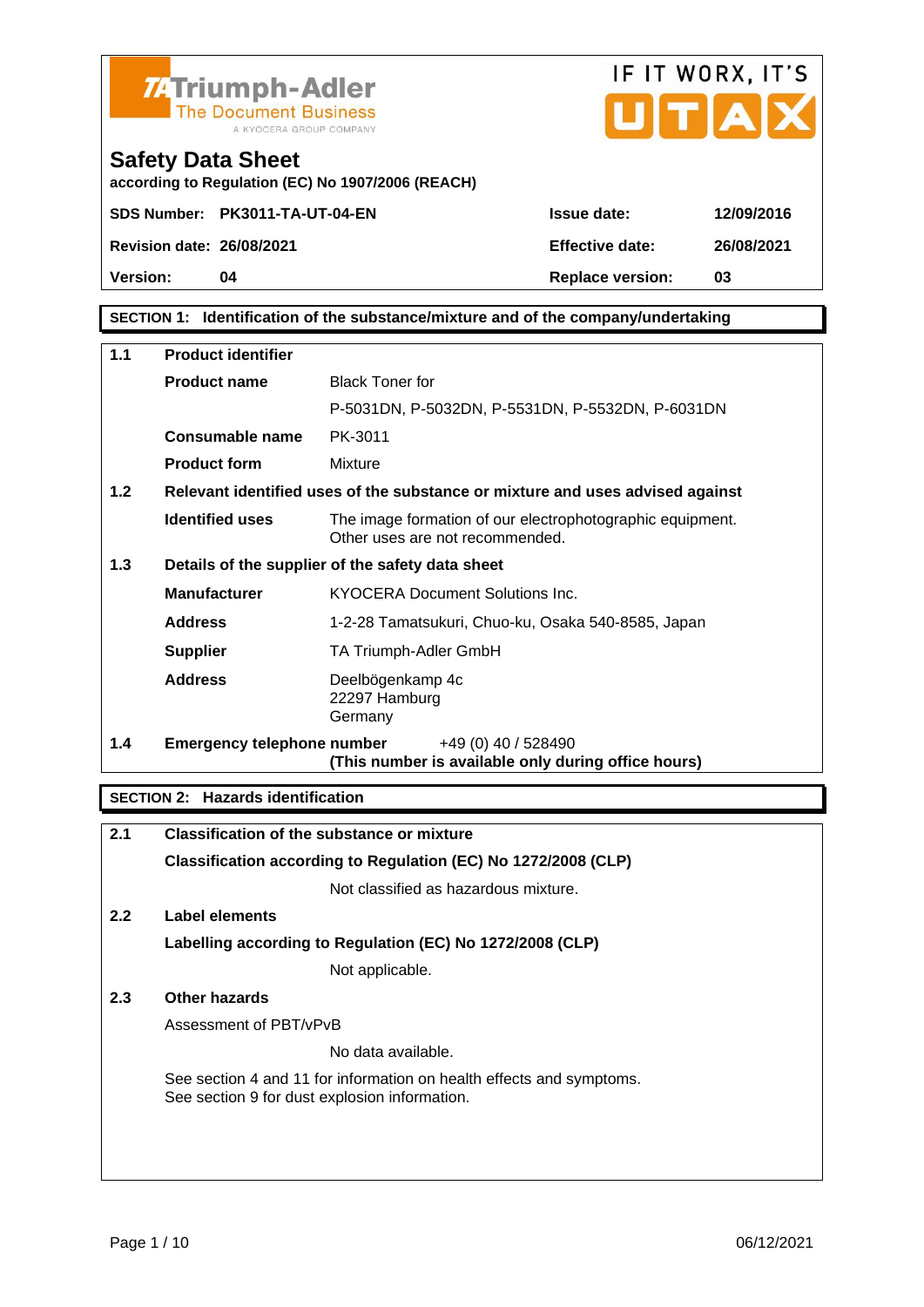| <b>74 Triumph-Adler</b><br><b>The Document Business</b><br>Safety Data Sheet<br>according to Regulation (EC) No 1907/2006 (REACH)           | A KYOCERA GROUP COMPANY                                                                                                      |                                                                         |                                             | IF IT WORX, IT'S<br>U[T A] |  |
|---------------------------------------------------------------------------------------------------------------------------------------------|------------------------------------------------------------------------------------------------------------------------------|-------------------------------------------------------------------------|---------------------------------------------|----------------------------|--|
| SDS Number: PK3011-TA-UT-04-EN                                                                                                              |                                                                                                                              |                                                                         | Issue date:                                 | 12/09/2016                 |  |
| Revision date: 26/08/2021                                                                                                                   |                                                                                                                              |                                                                         | Effective date:                             | 26/08/2021                 |  |
| Version:<br>04                                                                                                                              |                                                                                                                              |                                                                         |                                             | 03                         |  |
|                                                                                                                                             |                                                                                                                              |                                                                         | Replace version:                            |                            |  |
| SECTION 3: Composition/information on ingredients                                                                                           |                                                                                                                              |                                                                         |                                             |                            |  |
| 3.2<br><b>Mixtures</b>                                                                                                                      |                                                                                                                              |                                                                         |                                             |                            |  |
| Chemical name                                                                                                                               |                                                                                                                              | CAS No                                                                  | Weight%                                     | Classification (CLP)       |  |
| Polyester resin<br>Magnetite<br>Wax<br>Amorphous silica<br>Titanium dioxide                                                                 |                                                                                                                              | Confidential<br>Confidential<br>Confidential<br>7631-86-9<br>13463-67-7 | 40-50<br>$35 - 45$<br>$1 - 5$<br>< 2<br>< 1 | Carc.2(H351)               |  |
| Information of ingredients<br>(1) Substance, which present a health or environmental hazard within the meaning of CLP:<br>Titanium dioxide. |                                                                                                                              |                                                                         |                                             |                            |  |
|                                                                                                                                             | (2) Substance, which are assigned Community workplace exposure limits:                                                       |                                                                         |                                             |                            |  |
|                                                                                                                                             | None.                                                                                                                        |                                                                         |                                             |                            |  |
| REACH:                                                                                                                                      | (3) Substance, which are PBT or vPvB in accordance with the criteria set out in Annex XIII of                                |                                                                         |                                             |                            |  |
|                                                                                                                                             | None.                                                                                                                        |                                                                         |                                             |                            |  |
| REACH (SVHC):                                                                                                                               | (4) Substance, which are included in the list established in accordance with Article 59(1) of                                |                                                                         |                                             |                            |  |
|                                                                                                                                             | None.                                                                                                                        |                                                                         |                                             |                            |  |
|                                                                                                                                             | See section 16 for the full text of the H statements declared above.                                                         |                                                                         |                                             |                            |  |
| SECTION 4: First aid measures                                                                                                               |                                                                                                                              |                                                                         |                                             |                            |  |
| 4.1                                                                                                                                         | Description of first aid measures                                                                                            |                                                                         |                                             |                            |  |
| Inhalation:                                                                                                                                 | Remove from exposure to fresh air and gargle with plenty of water.<br>Consult a doctor in case of such symptoms as coughing. |                                                                         |                                             |                            |  |
|                                                                                                                                             | Skin contact: Wash with soap and water.                                                                                      |                                                                         |                                             |                            |  |
| Eye contact:                                                                                                                                | Flush with water immediately and see a doctor if irritating.                                                                 |                                                                         |                                             |                            |  |
| Ingestion:<br>Rinse out the mouth. Drink one or two glasses of water to dilute.<br>Seek medical treatment if necessary.                     |                                                                                                                              |                                                                         |                                             |                            |  |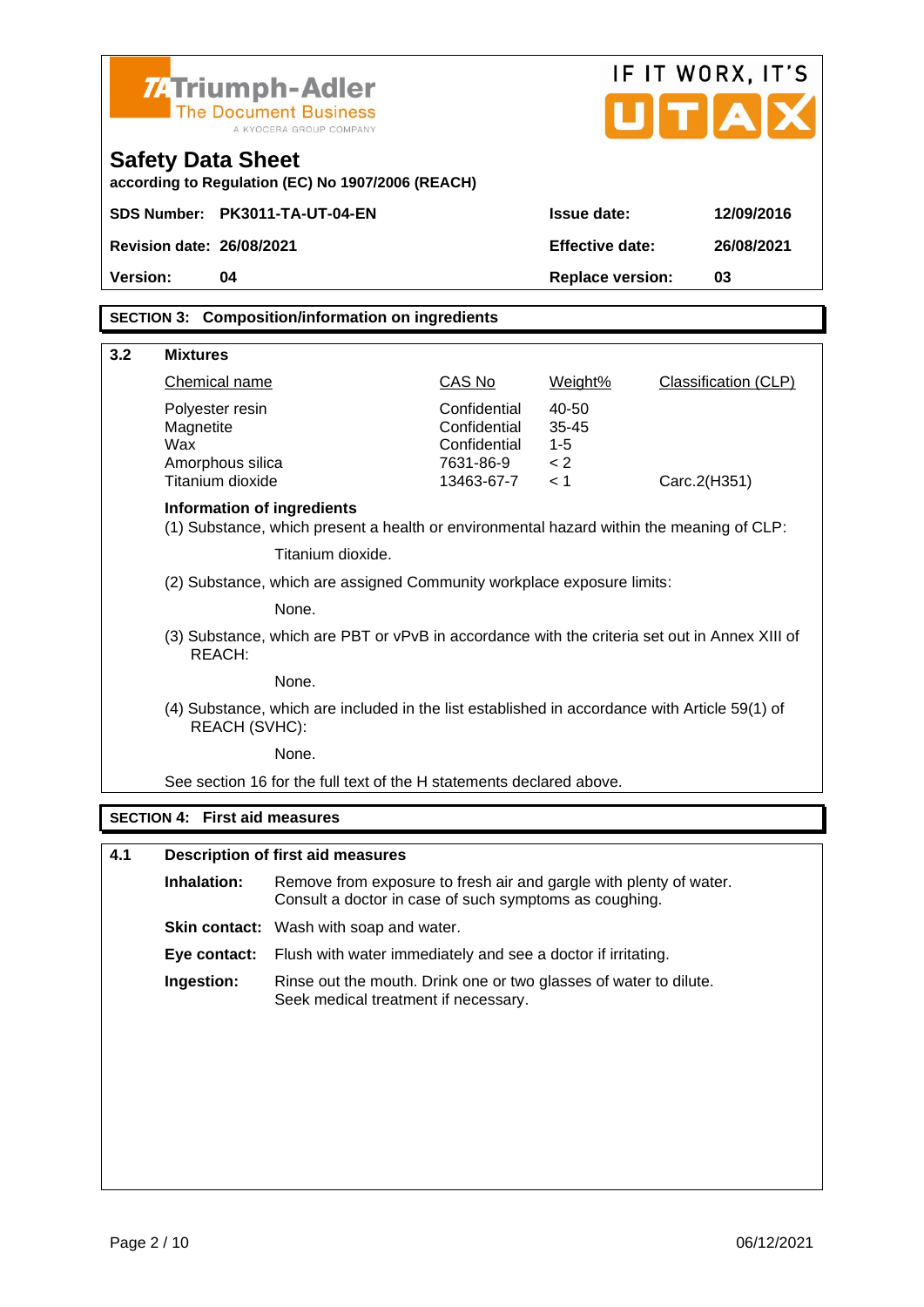



according to Regulation (EC) No 1907/2006 (REACH)

|                           | SDS Number: PK3011-TA-UT-04-EN | Issue date:      | 12/09/2016 |
|---------------------------|--------------------------------|------------------|------------|
| Revision date: 26/08/2021 |                                | Effective date:  | 26/08/2021 |
| Version:                  | 04                             | Replace version: | 03         |

# 4.2 Most important symptoms and effects, both acute and delayed Potential health effects and symptoms Inhalation: Prolonged inhalation of excessive dusts may cause lung damage. Use of this product as intended does not result in prolonged inhalation of excessive toner dusts. Skin contact: Unlikely to cause skin irritation. Eye contact: May cause transient eye irritation. Ingestion: Use of this product as intended does not result in ingestion. 4.3 Indication of any immediate medical attention and special treatment needed No additional information available.

#### SECTION 5: Firefighting measures

5.1 Extinguishing media

Suitable extinguishing media

Water spray, foam, powder,  $CO<sub>2</sub>$  or dry chemical

Unsuitable extinguishing media

None specified.

5.2 Special hazards arising from the substance or mixture

Hazardous combustion products: Carbon dioxide, Carbon monoxide

5.3 Advice for firefighters

Fire-fighting procedures

Pay attention not to blow away dust. Drain water off around and decrease the atmosphere temperature to extinguish the fire.

Protection equipment for firefighters

None specified.

#### SECTION 6: Accidental release measures

| 6.1 | Personal precautions, protective equipment and emergency procedures                                                                        |
|-----|--------------------------------------------------------------------------------------------------------------------------------------------|
|     | Avoid inhalation, ingestion, eye and skin contact in case of accidental release.<br>Avoid formation of dust. Provide adequate ventilation. |
| 6.2 | Environmental precautions                                                                                                                  |
|     | Do not allow to enter into surface water or drains.                                                                                        |
| 6.3 | Methods and material for containment and cleaning up                                                                                       |
|     | Gather the released powder not to blow away and wipe up with a wet cloth.                                                                  |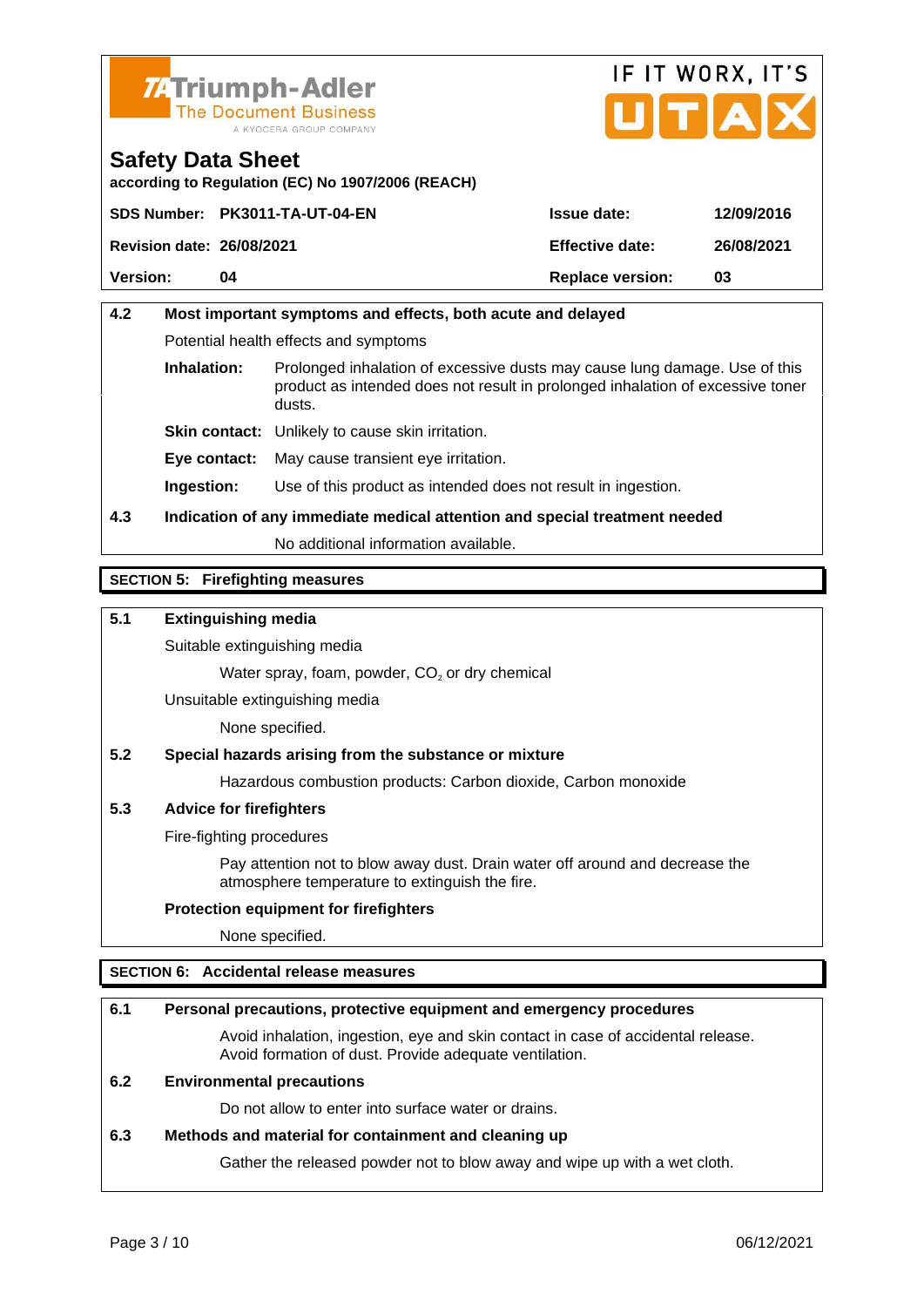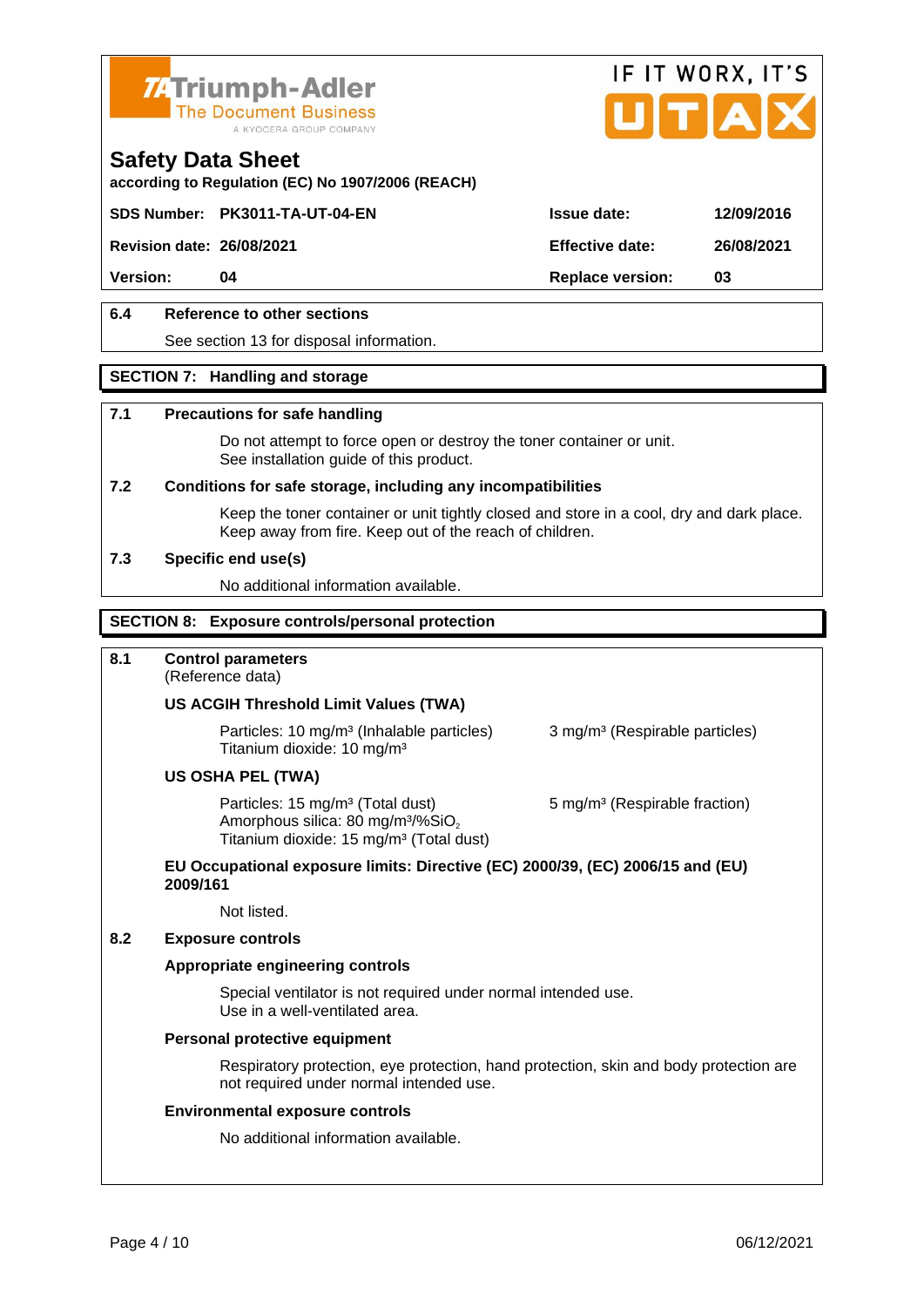



according to Regulation (EC) No 1907/2006 (REACH)

#### SECTION 9: Physical and chemical properties

| 9.1 | Information on basic physical and chemical properties |                            |  |
|-----|-------------------------------------------------------|----------------------------|--|
|     | Appearance                                            |                            |  |
|     | Physical state                                        | Solid (fine powder)        |  |
|     | Colour                                                | <b>Black</b>               |  |
|     | Odour                                                 | Odourless                  |  |
|     | Odour threshold                                       | No data available.         |  |
|     | рH                                                    | No data available.         |  |
|     | Melting point [°C]                                    | 125 (Toner)                |  |
|     | Boiling point                                         | No data available.         |  |
|     | Flash point                                           | No data available.         |  |
|     | Evaporation rate                                      | No data available.         |  |
|     | Flammability (solid, gas)                             | No data available.         |  |
|     | Upper flammability or explosive limit                 | No data available.         |  |
|     | Lower flammability or explosive limit                 | No data available.         |  |
|     | Vapour pressure                                       | No data available.         |  |
|     | Vapour density                                        | No data available.         |  |
|     | Relative density [g/cm <sup>3</sup> ]                 | 1.5-2.0 (Toner)            |  |
|     | Solubility (ies)                                      | Almost insoluble in water. |  |
|     | Partition coefficient: n-octanol/water                | No data available.         |  |
|     | Auto-ignition temperature                             | No data available.         |  |
|     | Decomposition temperature                             | No data available.         |  |
|     | Viscosity                                             | No data available.         |  |
|     | <b>Explosive properties</b>                           | No data available.         |  |
|     | Oxidizing properties                                  | No data available.         |  |

#### 9.2 Other information

Dust explosion properties

Dust explosion is improbable under normal intended use. Experimental explosiveness of toner is classified into the same rank such kind of powder as flour, dry milk and resin powder according to the pressure rising speed.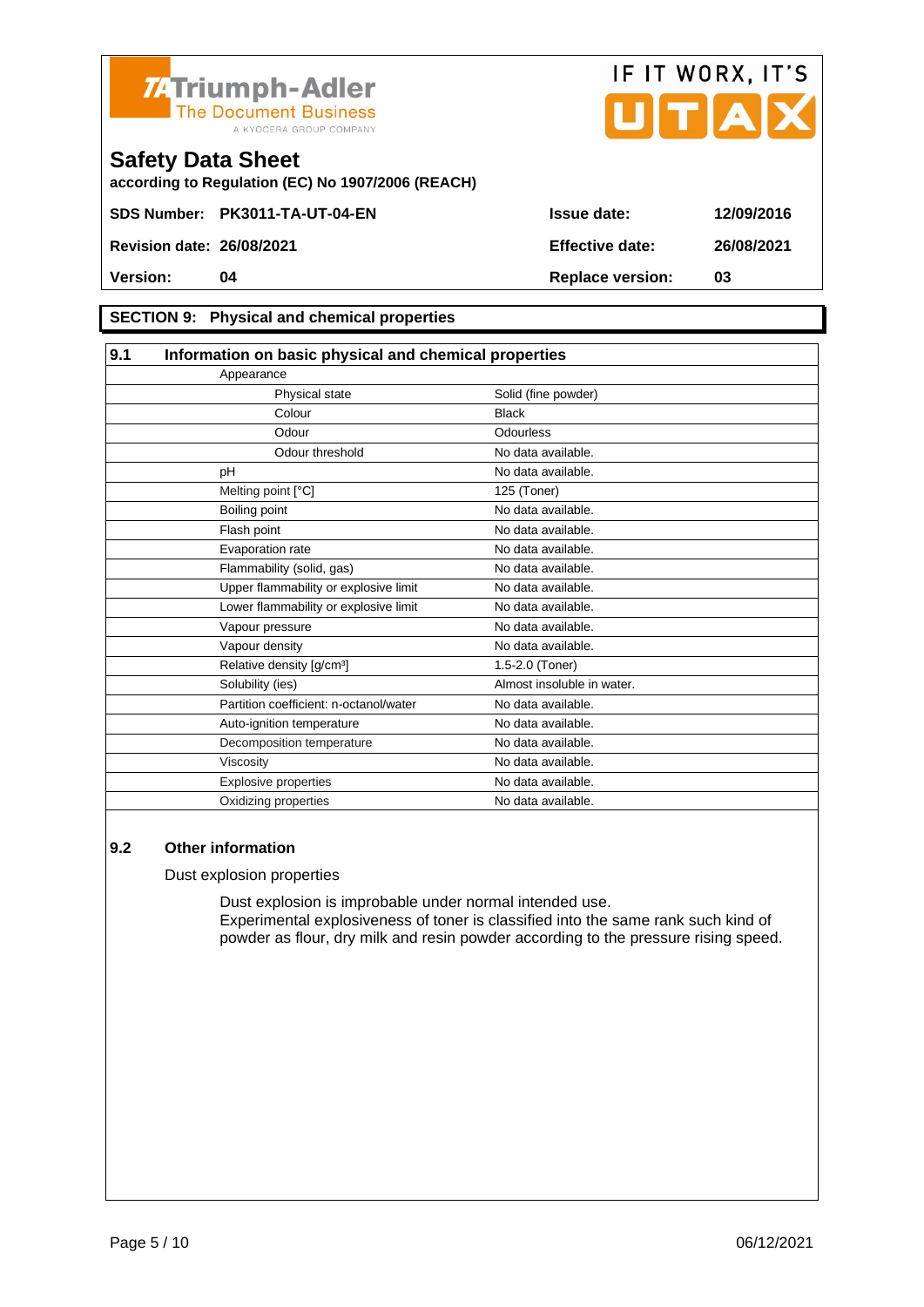

according to Regulation (EC) No 1907/2006 (REACH)

![](_page_5_Picture_1.jpeg)

Safety Data Sheet

| Version: | Replace version: 03 |  |
|----------|---------------------|--|

### SECTION 10: Stability and reactivity

| 10.1 | Reactivity                                                                                                                  |                                                                                |  |  |  |
|------|-----------------------------------------------------------------------------------------------------------------------------|--------------------------------------------------------------------------------|--|--|--|
|      | No data available.                                                                                                          |                                                                                |  |  |  |
|      |                                                                                                                             |                                                                                |  |  |  |
| 10.2 | Chemical stability                                                                                                          |                                                                                |  |  |  |
|      |                                                                                                                             | This product is stable under normal conditions of use and storage.             |  |  |  |
| 10.3 | Possibility of hazardous reactions                                                                                          |                                                                                |  |  |  |
|      | Hazardous reactions will not occur.                                                                                         |                                                                                |  |  |  |
| 10.4 | Conditions to avoid                                                                                                         |                                                                                |  |  |  |
|      | None specified.                                                                                                             |                                                                                |  |  |  |
| 10.5 | Incompatible materials                                                                                                      |                                                                                |  |  |  |
|      | None specified.                                                                                                             |                                                                                |  |  |  |
| 10.6 | Hazardous decomposition products                                                                                            |                                                                                |  |  |  |
|      |                                                                                                                             | Hazardous decomposition products are not to be produced.                       |  |  |  |
|      | <b>SECTION 11:</b><br>Toxicological information                                                                             |                                                                                |  |  |  |
| 11.1 | Information on toxicological effects                                                                                        |                                                                                |  |  |  |
|      |                                                                                                                             | Based on available data, the classification criteria listed below are not met. |  |  |  |
|      | Acute toxicity                                                                                                              |                                                                                |  |  |  |
|      | Oral $(LD_{50})$                                                                                                            | $>$ 2000 mg/kg (rat)* (Toner)                                                  |  |  |  |
|      | Dermal $(LD_{50})$                                                                                                          | No data available (Toner).                                                     |  |  |  |
|      | Inhalation $(LC_{50}(4hr))$                                                                                                 | $> 5.0$ mg/l (rat)* (Toner)                                                    |  |  |  |
|      | Skin corrosion/irritation                                                                                                   |                                                                                |  |  |  |
|      | Acute skin irritation                                                                                                       | Non-irritant (rabbit)* (Toner)                                                 |  |  |  |
|      | Serious eye damage/irritation                                                                                               |                                                                                |  |  |  |
|      | Acute eye irritation                                                                                                        | Minimal irritant (rabbit)* (Toner)                                             |  |  |  |
|      | Respiratory or skin sensitization                                                                                           |                                                                                |  |  |  |
|      | Skin sensitization                                                                                                          | Non-sensitising (mouse)* (Toner)                                               |  |  |  |
|      | Germ cell mutagenicity                                                                                                      |                                                                                |  |  |  |
|      | Ames test is negative (Toner) (based on test result of constituent materials)<br>*(based on test result of similar product) |                                                                                |  |  |  |
|      | Information of ingredients:                                                                                                 |                                                                                |  |  |  |
|      | No mutagen according to MAK, TRGS905 und (EC) No 1272/2008 Annex VI.                                                        |                                                                                |  |  |  |
|      |                                                                                                                             |                                                                                |  |  |  |
|      |                                                                                                                             |                                                                                |  |  |  |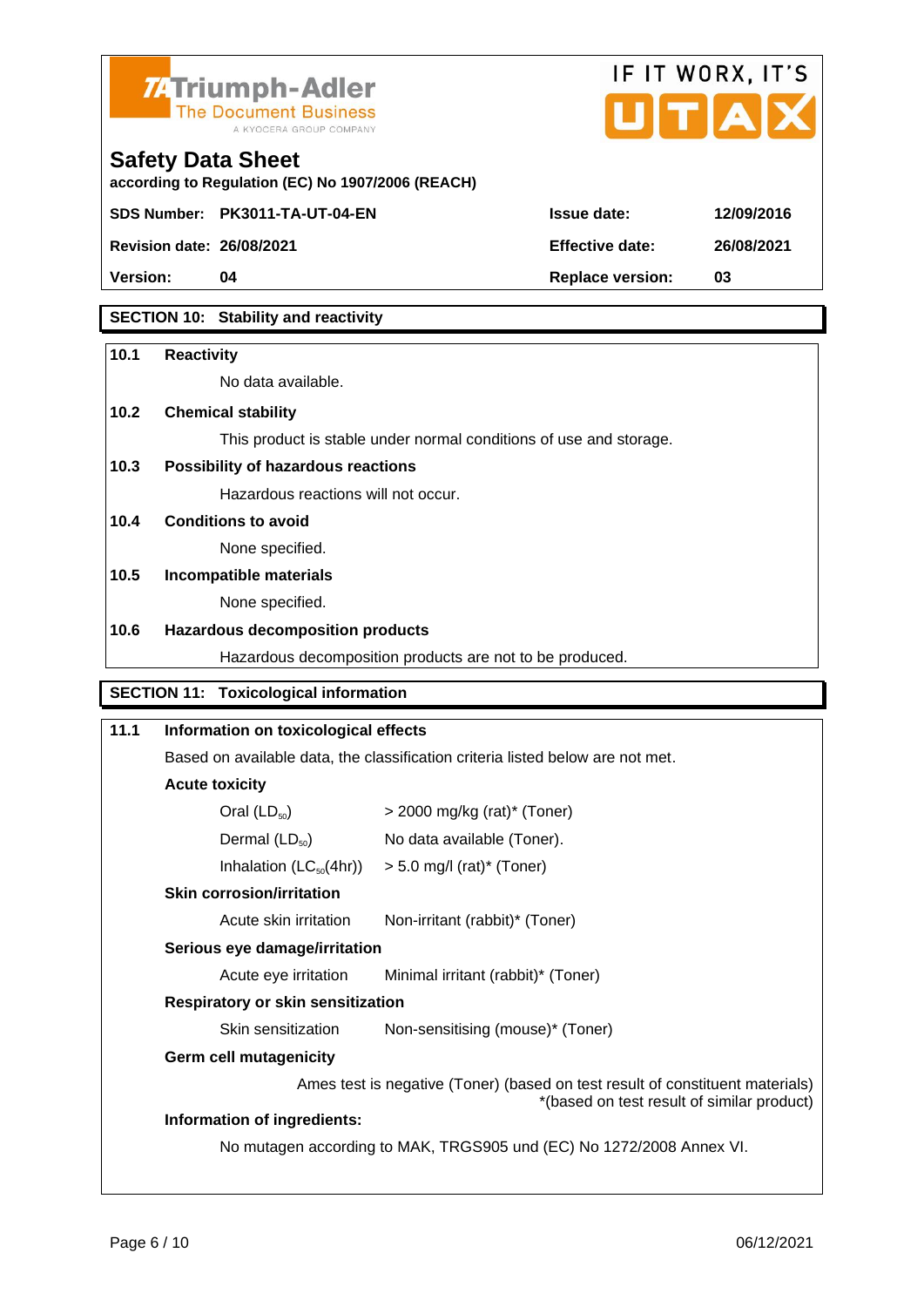![](_page_6_Picture_0.jpeg)

![](_page_6_Picture_1.jpeg)

| Salety Data Sheet                       |  |  |  |
|-----------------------------------------|--|--|--|
| according to Pequiption (EC) No. 1007/2 |  |  |  |

according to Regulation (EC) No 1907/2006 (REACH)

|                           | SDS Number: PK3011-TA-UT-04-EN | Issue date:      | 12/09/2016 |
|---------------------------|--------------------------------|------------------|------------|
| Revision date: 26/08/2021 |                                | Effective date:  | 26/08/2021 |
| Version:                  | ገ4                             | Replace version: | 03         |

#### 11.1 Carcinogenicity

Information of ingredients:

No carcinogen or potential carcinogen (except Titanium dioxide) according to IARC, Japan Association on Industrial Health, ACGIH, EPA, OSHA, NTP, MAK, California Proposition 65, TRGS 905 and (EC) No 1272/2008 Annex VI.

The IARC reevaluated Titanium dioxide as a Group 2B carcinogen (possibly carcinogenic to humans) as the result of inhalation exposure tests in rats. But, oral/skin test does not show carcinogenicity (2). In the animal chronic inhalation studies for Titanium dioxide, the lung tumour was observed only in rats. It is estimated that this is attributed to the overload of rat´s lung clearance mechanism (overload phenomenon) (3). The inhalation of excessive Titanium dioxide does not occur in normal use of this product. Also, epidemiological studies to date have not revealed any evidence of the relation between occupational exposure to Titanium dioxide and respiratory tract diseases.

#### Reproductive toxicity

Information of ingredients:

No reproductive toxicant according to MAK, California Proposition 65, TRGS 905 und (EC) No 1272/2008 Annex VI.

| STOT-single exposure   | No data available. |
|------------------------|--------------------|
| STOT-repeated exposure | No data available. |
| Aspiration hazard      | No data available. |

Chronic effects

In a study in rats by chronic inhalation exposure to a typical toner, a mild to moderate degree of lung fibrosis was observed in 92% of the rats in the high concentration (16 mg/m<sup>3</sup>) exposure group, and a minimal to mild degree of fibrosis was noted in 22% of the animal in the middle (4mg/m<sup>3</sup>) exposure group (1). But no pulmonary change was reported in the lowest  $(1 \text{mg/m}^3)$  exposure group, the most relevant level to potential human exposures.

Other information No data available.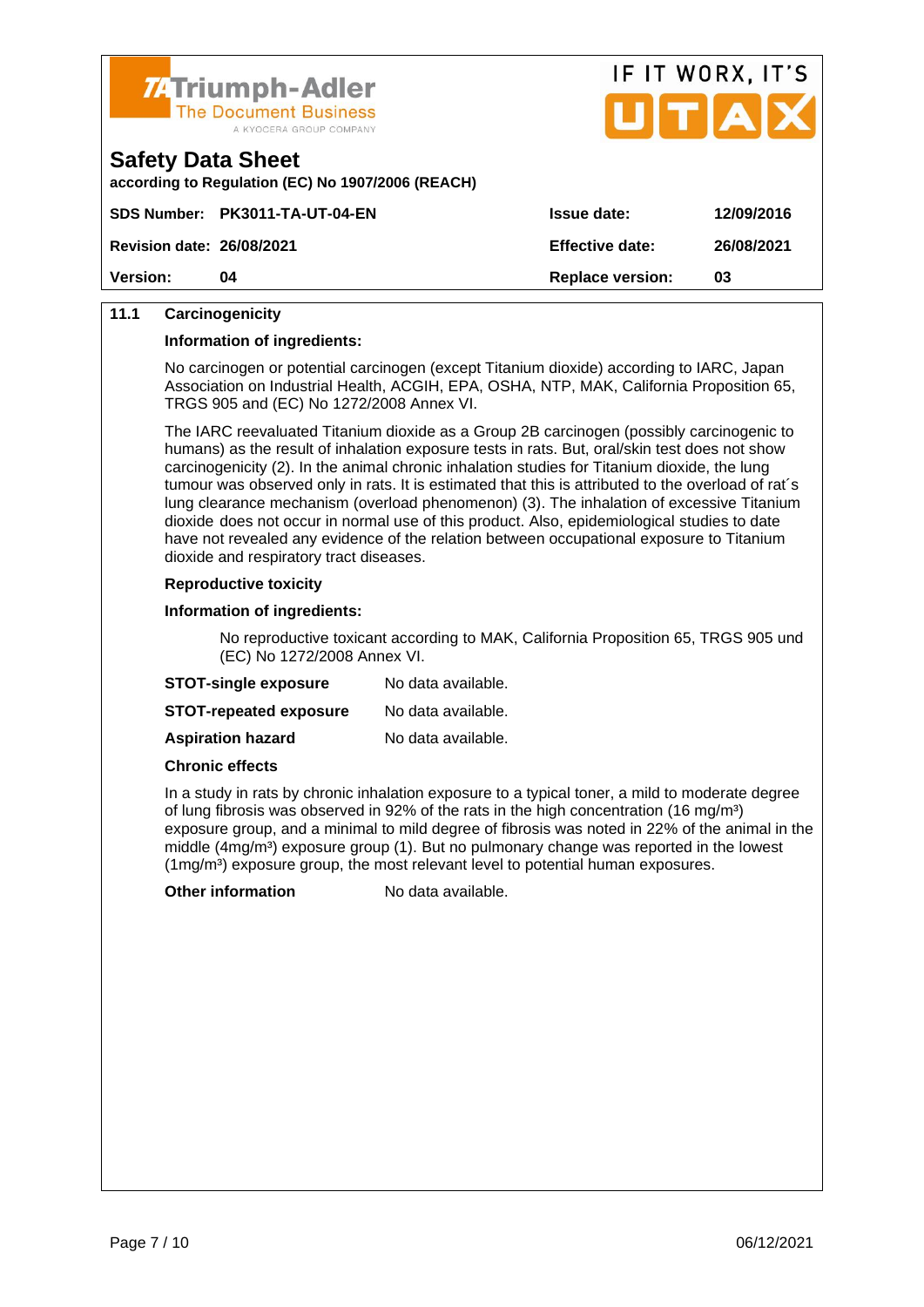![](_page_7_Picture_0.jpeg)

according to Regulation (EC) No 1907/2006 (REACH)

Safety Data Sheet

Revision date: 26/08/2021

|                 | IF II WURX, II 5 |
|-----------------|------------------|
| Issue date:     | 12/09/2016       |
| Effective date: | 26/08/2021       |

 $F1T1100V$ 

 $1710$ 

Version: 04 Replace version: 03

#### SECTION 12: Ecological information

SDS Number: PK3011-TA-UT-04-EN

| 12.1                                | Toxicity                             |  |
|-------------------------------------|--------------------------------------|--|
|                                     | No data available.                   |  |
| 12.2                                | Persistence and degradability        |  |
|                                     | No data available.                   |  |
| 12.3                                | Bio accumulative potential           |  |
|                                     | No data available.                   |  |
| 12.4                                | Mobility in soil                     |  |
|                                     | No data available.                   |  |
| 12.5                                | Results of PBT and vPvB assessment   |  |
|                                     | No data available.                   |  |
| 12.6                                | Other adverse effects                |  |
|                                     | No additional information available. |  |
|                                     |                                      |  |
| SECTION 13: Disposal considerations |                                      |  |

## 13.1 Waste treatment methods

Do not attempt to incinerate the toner container or unit and the waste toner yourself. Dangerous sparks may cause burn. Any disposal practice should be done under conditions which meet local, state and federal laws and regulations relating to waste (contact local or state environmental agency for specific rules).

SECTION 14: Transport information

14.1 UN-number

None.

14.2 UN Proper shipping name

None.

14.3 Transport hazard class(es)

None.

#### 14.4 Packing group

None.

14.5 Environmental hazards

None.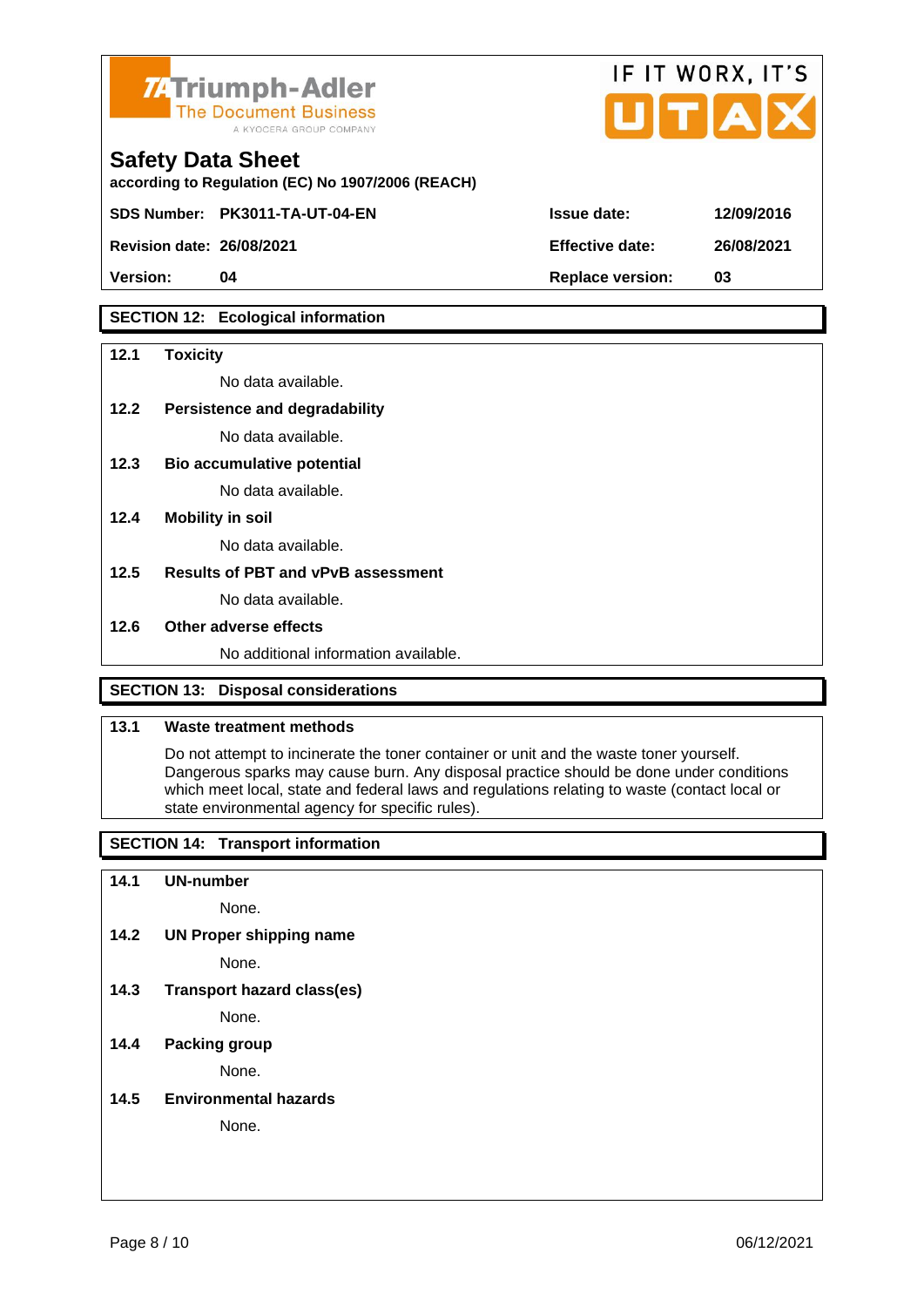![](_page_8_Picture_0.jpeg)

![](_page_8_Picture_1.jpeg)

according to Regulation (EC) No 1907/2006 (REACH)

|                           | SDS Number: PK3011-TA-UT-04-EN | Issue date:      | 12/09/2016 |
|---------------------------|--------------------------------|------------------|------------|
| Revision date: 26/08/2021 |                                | Effective date:  | 26/08/2021 |
| Version:                  | 04                             | Replace version: | 03         |
|                           |                                |                  |            |

### 14.6 Special precautions for user

No additional information available.

14.7 Transport in bulk according to Annex II of MARPOL73/78 and the IBC Code Not applicable.

#### SECTION 15: Regulatory information

| 15.1 | Safety, health and environmental regulations/legislation specific for the substance or<br>mixture                   |
|------|---------------------------------------------------------------------------------------------------------------------|
|      | EU-regulations                                                                                                      |
|      | Regulation (EC) No 1005/2009 (on substances that deplete the ozone layer, Annex I and II):                          |
|      | Not listed.                                                                                                         |
|      | Regulation (EU) 2019/1021 (on persistent organic pollutants, Annex I as amended):                                   |
|      | Not listed.                                                                                                         |
|      | Regulation (EU) No 649/2012 (concerning the export and import of dangerous chemicals,<br>Annex I and V as amended): |
|      | Not listed.                                                                                                         |
|      | Regulation (EC) No 1907/2006 REACH Annex XVII as amended (Restrictions on use):                                     |
|      | Not listed.                                                                                                         |
|      | Regulation (EC) No 1907/2006 REACH Annex XIV as amended (Authorizations):                                           |
|      | Not listed.                                                                                                         |
|      | US-regulations                                                                                                      |
|      | All ingredients in this product comply with order under TSCA.                                                       |
|      | Canada regulations                                                                                                  |
|      | This product is not a WHMIS-controlled product, since we consider it as a<br>manufactured article.                  |
| 15.2 | <b>Chemical Safety Assessment</b>                                                                                   |
|      | No data available.                                                                                                  |
|      |                                                                                                                     |
|      |                                                                                                                     |
|      |                                                                                                                     |
|      |                                                                                                                     |
|      |                                                                                                                     |
|      |                                                                                                                     |